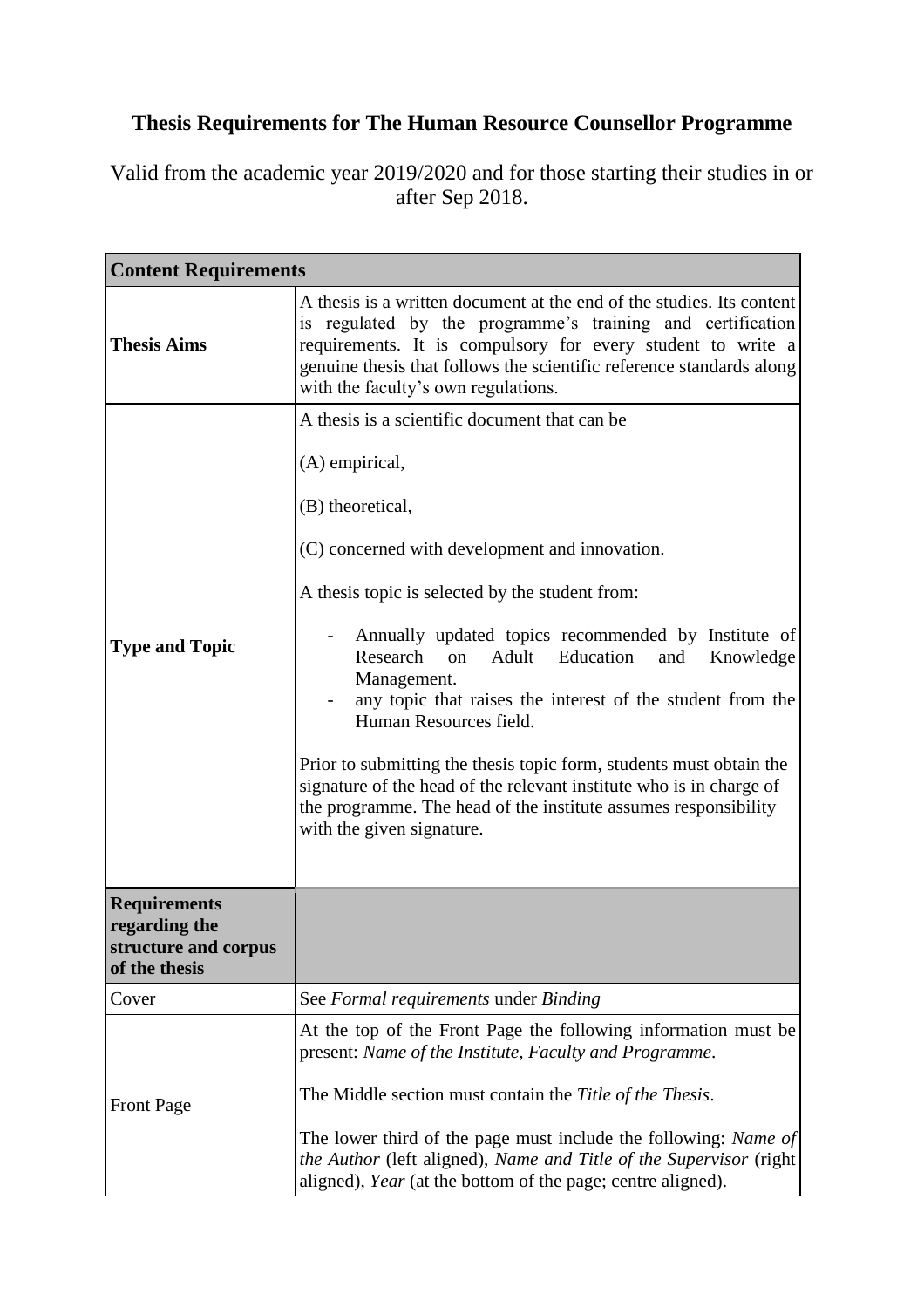| Declaration of<br>Authenticity                              | The Front Page is followed by a statement, in which the<br>student declares that the work handed in for assessment is his/her<br>own and any researched work is correctly referenced. The<br>statement has to be signed by the student.<br>The Declaration form can be downloaded from <link/><br>Disciplinary actions may be initiated against those students who<br>plagiarise.<br>With this statement the student also consents that the results of<br>his/her work may be used for further research or education by the<br>university.                                                                                                                                                                                                                                                                                                                                                                                                                                                                                                                                                                                                                                           |
|-------------------------------------------------------------|--------------------------------------------------------------------------------------------------------------------------------------------------------------------------------------------------------------------------------------------------------------------------------------------------------------------------------------------------------------------------------------------------------------------------------------------------------------------------------------------------------------------------------------------------------------------------------------------------------------------------------------------------------------------------------------------------------------------------------------------------------------------------------------------------------------------------------------------------------------------------------------------------------------------------------------------------------------------------------------------------------------------------------------------------------------------------------------------------------------------------------------------------------------------------------------|
| Documentation<br>ofConsultations,<br>Supervisor's statement | The following page must contain a document that certifies the<br>participation of the student at consultations with the supervisor.<br>Furthermore, this page must also include the supervisor's<br>permission that the thesis is submissable. In case the supervisor<br>does not give his/her consent, the student can still submit the<br>thesis for review.<br>The forms can be downloaded from <link/>                                                                                                                                                                                                                                                                                                                                                                                                                                                                                                                                                                                                                                                                                                                                                                           |
| Table of Contents,                                          | The thesis should be structured by reasonable headings and                                                                                                                                                                                                                                                                                                                                                                                                                                                                                                                                                                                                                                                                                                                                                                                                                                                                                                                                                                                                                                                                                                                           |
|                                                             | subheadings, appendix and a detailed Table of Contents. Page                                                                                                                                                                                                                                                                                                                                                                                                                                                                                                                                                                                                                                                                                                                                                                                                                                                                                                                                                                                                                                                                                                                         |
| Page numbering                                              | numbering should be continuous.                                                                                                                                                                                                                                                                                                                                                                                                                                                                                                                                                                                                                                                                                                                                                                                                                                                                                                                                                                                                                                                                                                                                                      |
| <b>Structure and Headings</b>                               | A) The structure of an empirical research thesis that is<br>concerned with a problem in Human Resource Counselling<br>Introduction: Relevance of the topic/problem, main goals<br>of the current research, reasons for choosing the topic<br>Literature Review: presenting the topic from a theoretical<br>perspective, summary of research material, pinpointing<br>connections within the theoretical framework. A minimum<br>of 20 properly referenced literature entities are required.<br>12 out of these 20 literature items should be scientific-<br>quality<br>Minimum 3, maximum 5 research questions/hypotheses<br>Methods: Description of participants, organisations and<br>sampling methods.<br>Presentation of Data: Descriptive and more complex<br>Multivariate Analyses.<br>Conclusion: Matching research findings against the<br>relevant literature in terms of similarities and differences.<br>Summary: Reflecting on and evaluating the research<br>questions and hypotheses. The author should<br>also<br>formulate his/her recommendation for solutions<br>and<br>further research.<br>References<br>Appendix:<br>any research documentation<br>should<br>be |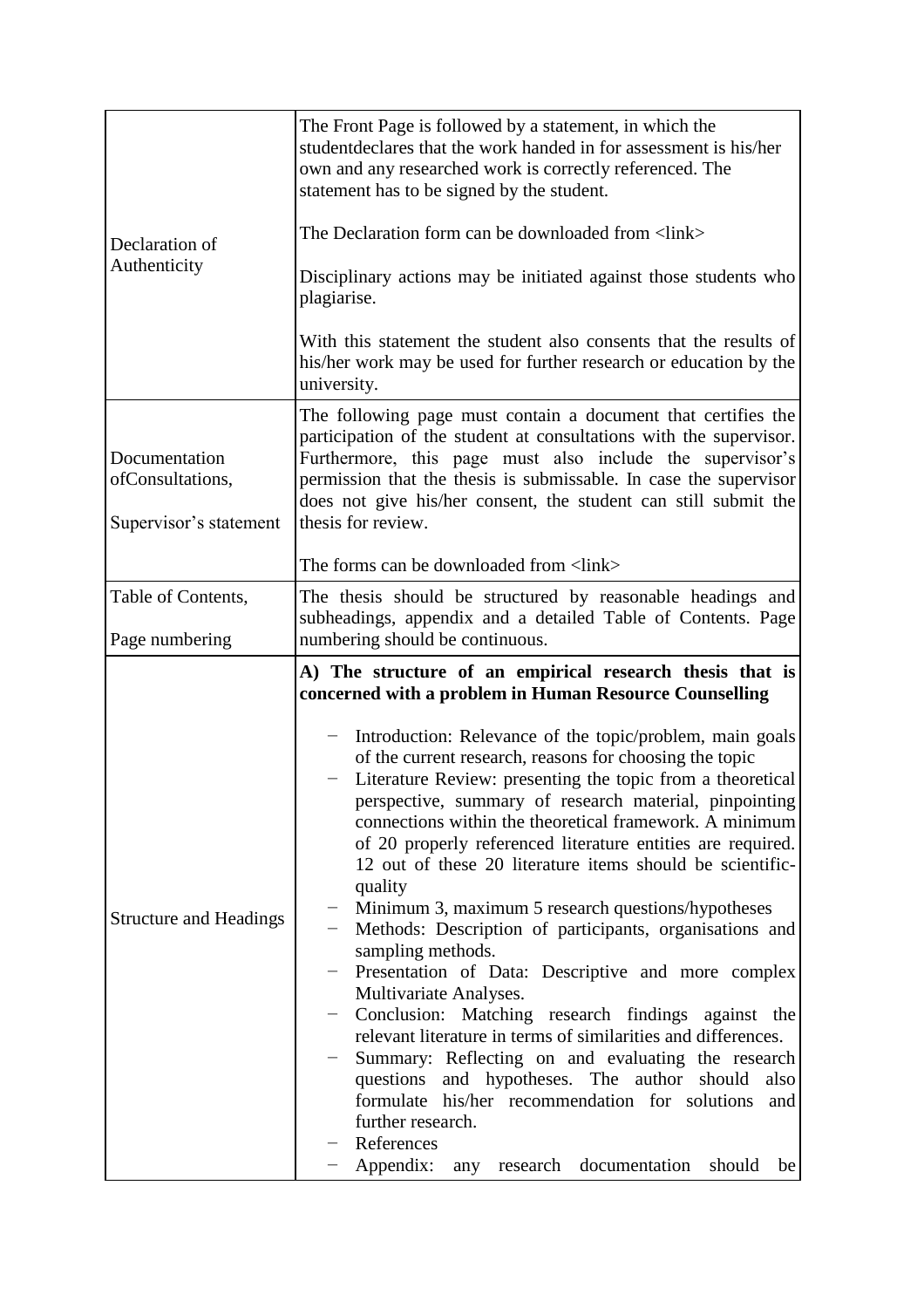| presented in this section including, but not limited to,<br>questionnaires, interview questions, images, statistical<br>calculations etc. Participant answers should not be<br>included in the appendix; however one must provide<br>access to these data upon request.                                                                                                                                                                                                                                                                                                                                                                                                                                                                                                                                                                                                                                                                                                                                                                                                                                                                                                                                                                                                                                                                                                                                                                                                                                                     |
|-----------------------------------------------------------------------------------------------------------------------------------------------------------------------------------------------------------------------------------------------------------------------------------------------------------------------------------------------------------------------------------------------------------------------------------------------------------------------------------------------------------------------------------------------------------------------------------------------------------------------------------------------------------------------------------------------------------------------------------------------------------------------------------------------------------------------------------------------------------------------------------------------------------------------------------------------------------------------------------------------------------------------------------------------------------------------------------------------------------------------------------------------------------------------------------------------------------------------------------------------------------------------------------------------------------------------------------------------------------------------------------------------------------------------------------------------------------------------------------------------------------------------------|
| B) The structure of a theoretical/historical research thesis that<br>is concerned with a problem in Human Resource Counselling                                                                                                                                                                                                                                                                                                                                                                                                                                                                                                                                                                                                                                                                                                                                                                                                                                                                                                                                                                                                                                                                                                                                                                                                                                                                                                                                                                                              |
| - Introduction: Relevance of the topic/problem, main goals<br>of the current research, reasons for choosing the topic.<br>- Literature Review: presenting the topic from a theoretical<br>perspective, summary of research material, pinpointing<br>connections within the theoretical framework. A minimum<br>of 20 properly referenced literature entities are required.<br>12 out of these 20 literature items should be scientific-<br>quality<br>Theoretical framework and methodology: identifying and<br>describing the problem, researching sources of references<br>in the literature, selecting appropriate method of analysis.<br>$-$ Research questions<br>Analysis: analysing the selected problem with a<br>multifaceted approach using the relevant literature as a<br>support.<br>Conclusion: Matching research findings against the<br>relevant literature in terms of similarities and differences<br>laying emphasis on the novelty and usability of the<br>research results.<br>Summary: Reflecting on and evaluating the research<br>questions and hypotheses. The author<br>should<br>also<br>formulate his/her recommendation for solutions<br>and<br>further research.<br>Appendix: any research documentation should be<br>presented in this section including, but not limited to,<br>questionnaires, interview questions, images, statistical<br>calculations etc. Participant answers should not be<br>included in the appendix; however one must provide<br>access to these data upon request. |
| The structure of a thesis that is concerned with<br>C)<br>development and innovation in Human Resource Counselling                                                                                                                                                                                                                                                                                                                                                                                                                                                                                                                                                                                                                                                                                                                                                                                                                                                                                                                                                                                                                                                                                                                                                                                                                                                                                                                                                                                                          |
| Introduction: Relevance of the topic/problem, main goals<br>of the current research, reasons for choosing the topic.<br>Literature Review: presenting the topic from a theoretical<br>perspective, summary of research material, pinpointing<br>connections within the theoretical framework. A minimum<br>of 20 properly referenced literature entities are required.<br>12 out of these 20 literature items should be scientific-<br>quality                                                                                                                                                                                                                                                                                                                                                                                                                                                                                                                                                                                                                                                                                                                                                                                                                                                                                                                                                                                                                                                                              |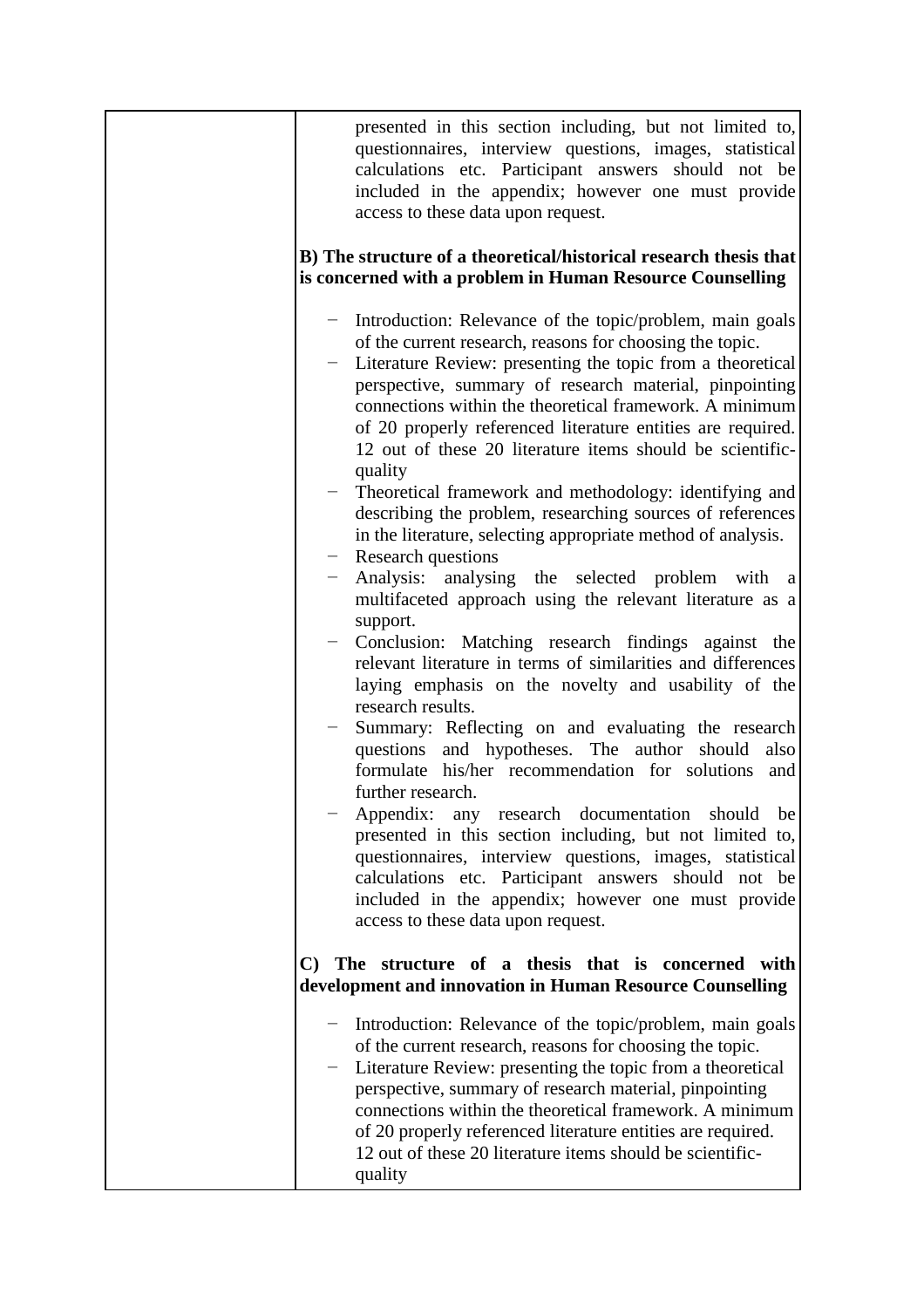|                                    | - Precursors and justification of the development (based on<br>relevant literature and experience)<br>Aims, plans, procedures of the development initiative and<br>experiences.<br>Findings, effects and benefits of the innovation.<br>Conclusion: Matching research findings against the<br>relevant literature in terms of similarities and differences<br>laying emphasis on the novelty and usability of the<br>research results.<br>Summary: Reflecting on and evaluating the research<br>questions and hypotheses. The author should<br>also<br>formulate his/her recommendation for solutions and<br>further research.<br>Appendix: any research documentation<br>should be<br>presented in this section including, but not limited to,<br>questionnaires, interview questions, images, statistical<br>calculations etc. Participant answers should not be<br>included in the appendix, however one must provide<br>access to these data upon request.                                                                                                                                                                                                        |
|------------------------------------|-----------------------------------------------------------------------------------------------------------------------------------------------------------------------------------------------------------------------------------------------------------------------------------------------------------------------------------------------------------------------------------------------------------------------------------------------------------------------------------------------------------------------------------------------------------------------------------------------------------------------------------------------------------------------------------------------------------------------------------------------------------------------------------------------------------------------------------------------------------------------------------------------------------------------------------------------------------------------------------------------------------------------------------------------------------------------------------------------------------------------------------------------------------------------|
| Notes, References,<br>Bibliography | thesis<br>The<br>follow<br>APA<br>guidelines<br>the<br>must<br>(https://apastyle.apa.org/index):<br>In case of inline citation, all statements, cases, data,<br>images, not originating from the author of the thesis, must<br>be referenced. The citation must contain the original<br>author's name, the year of publication. Further details of<br>the referred work should be given in the References<br>section.<br>Verbatim citationsmust contain the name of the original<br>author, the year of publication and the page number in<br>parentheses. The author of the thesis should pay particular<br>attention to indicating these types of citations with<br>quotation marks, even if the citations are part of a<br>sentence.<br>In case of <i>Citations</i> from the <i>Internet</i> , the name of the<br>author and title should also be given. If not applicable, the<br>title of the web page or portal (institute). Furthermore, a<br>document-level URL and the date downloaded must also<br>be added.<br>Notes should be presented in footnotes in a coherent way.<br>The References Section should be at the end of the thesis<br>in a coherent way |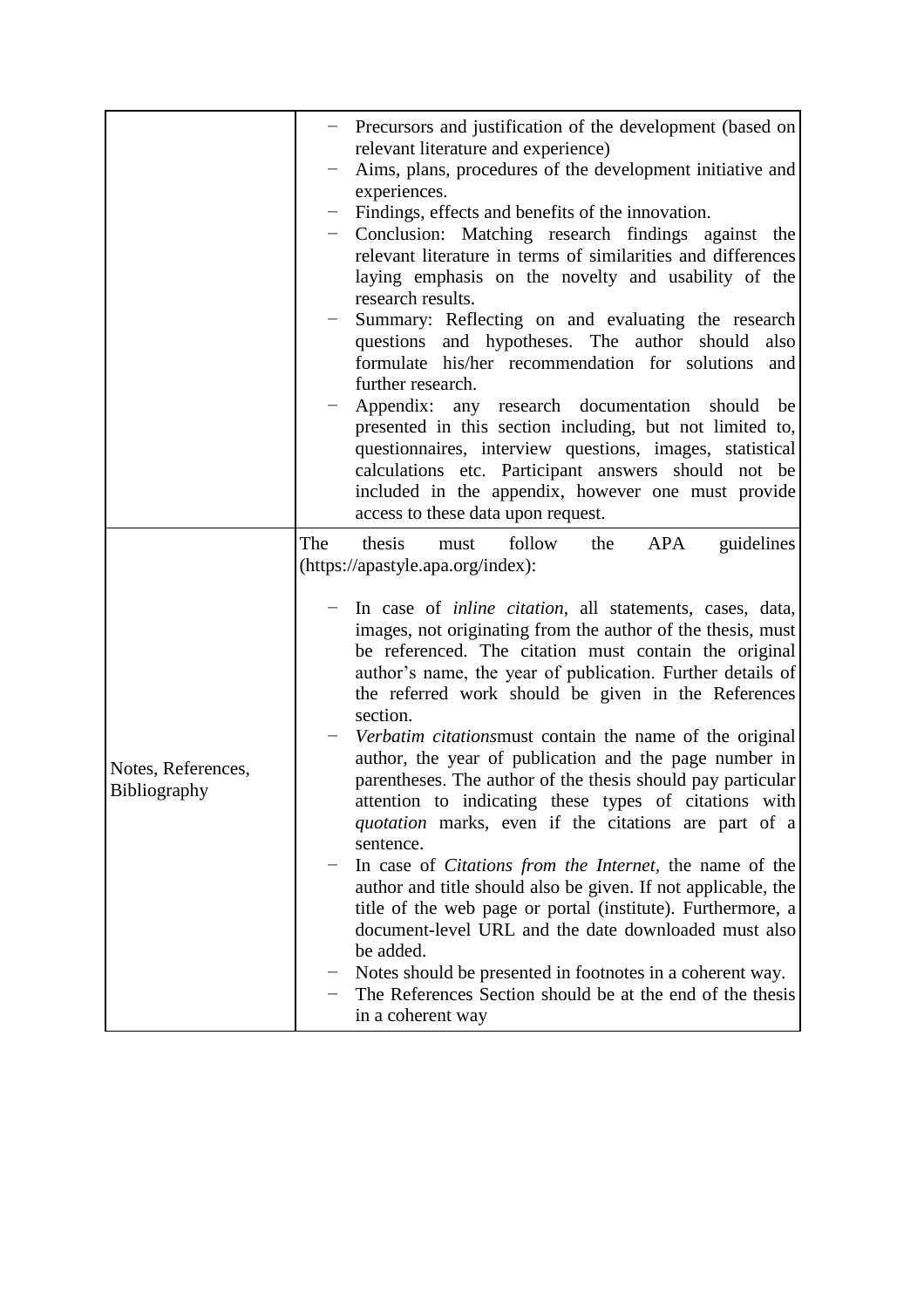| <b>Writing and Submission</b>                                         |                                                                                                                                                                                                                                                                                                                                                                                                                                                                     |
|-----------------------------------------------------------------------|---------------------------------------------------------------------------------------------------------------------------------------------------------------------------------------------------------------------------------------------------------------------------------------------------------------------------------------------------------------------------------------------------------------------------------------------------------------------|
|                                                                       | The research topic submission form should contain the following:<br>A declaration of approval from the supervisor<br>Approval of the head of the educational organisational entity or<br>his/her agent responsible for the programme.<br>The submission form should have 3 copies:<br>One for the Stundent's Affairs and Registrar's Office<br>One for the Institute of Research on Adult Education and<br>$\bullet$<br>Knowledge Management<br>One for the Student |
| <b>Choosing and</b><br><b>Submitting the</b><br><b>Research Topic</b> | Deadlines for submissions:<br>When the final examination is in the spring semester: $15th$ May<br>of the preceeding year<br>When the final examination is in the fall semester: 15 <sup>th</sup><br>November of the preceeding year                                                                                                                                                                                                                                 |
|                                                                       | According to the Student Requirements Standards Article 77. § subpara.<br>(6), should the author require his/her thesis to be classified, the student<br>should approve his/her request the head of the educational<br>organisational entity along with the submission form. According to the<br>Student Requirements Standards Article 80. §subpara. (1) classification<br>can be asked in case of State secret, professional or commercial secrecy.               |
| <b>Supervisor</b>                                                     | The supervisor can be:<br>University lecturers employed by ELTE<br>Academics employed by ELTE<br>If the professional is not employed by ELTE, an approval from the<br>head of the educational organisational entity is required. In this case,<br>an internal (faculty) supervisor should also be required.                                                                                                                                                         |
| <b>Consultation</b>                                                   | The Student should consult with the supervisor at least 3 times and<br>these occasions should be registered in the appropriate form. (see also:<br>Requirementsregarding the structure and corpus of the<br>thesissection)                                                                                                                                                                                                                                          |
| <b>Submission of the</b><br>thesis                                    | The thesis should be produced in two typed copies:<br>a hard bound copy<br>a spiral bound copy<br>In addition, the thesis should also be submitted electronically following<br>the guidelines of the Stundent's Affairs and Registrar's Office. The<br>deadline for electronic submissions: before the exam period of the<br>semester in which the Student has the final examination.                                                                               |